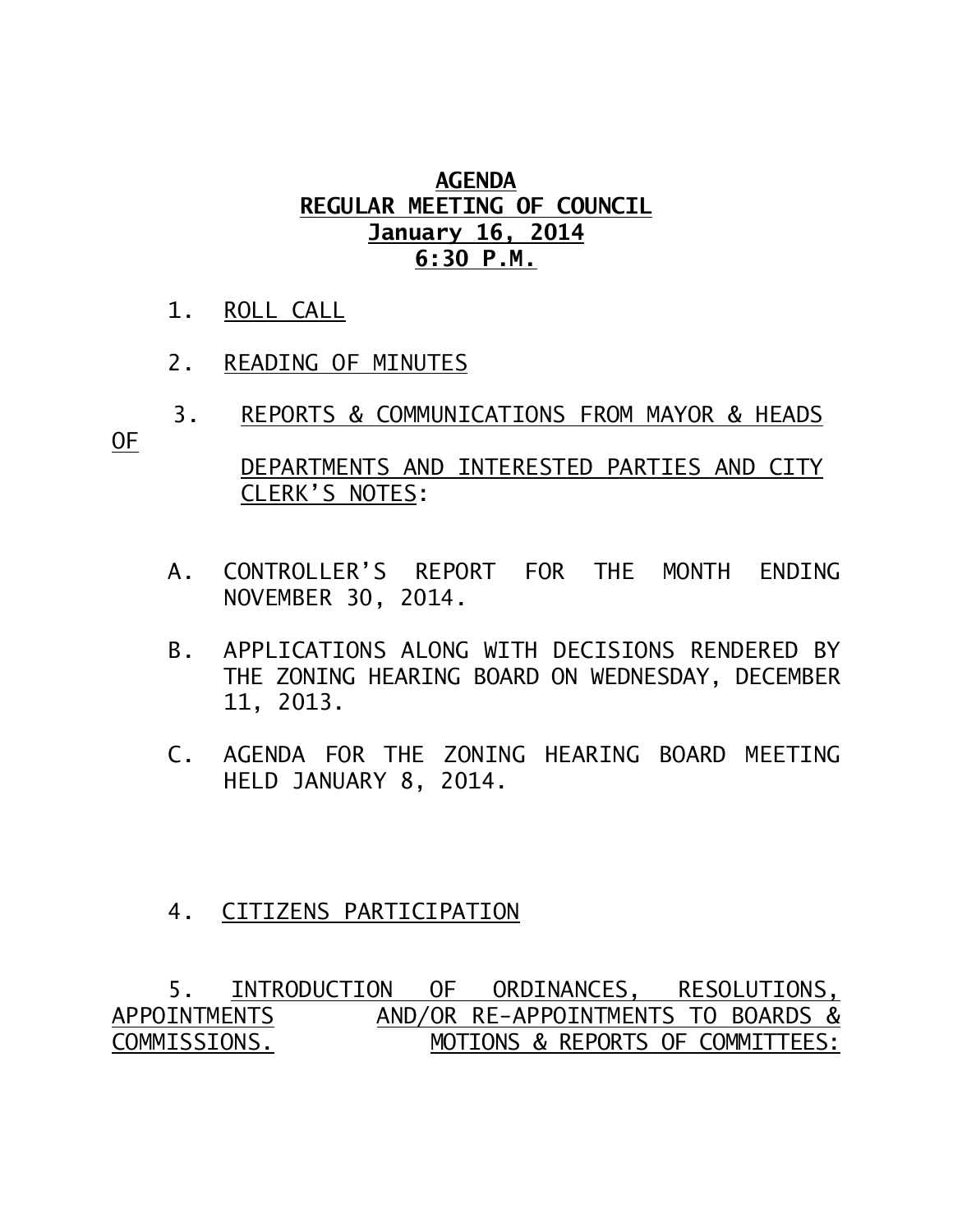B.

AMENDING FILE OF THE COUNCIL NO. 6, 1976 ENTITLED "AN ORDINANCE (AS AMENDED) IMPOSING A TAX FOR GENERAL REVENUE PURPOSES ON THE TRANSFER OF REAL PROPERTY SITUATE WITHIN THE CITY OF SCRANTON;PRESCRIBING AND REGULATING THE METHOD OF EVIDENCING THE PAYMENT OF SUCH TAX; CONFERRING POWERS AND IMPOSING DUTIES UPON CERTAIN PERSONS, AND PROVIDING PENALTIES", BY IMPOSING THE RATE OF THE REALTY TRANSFER TAX AT TWO AND NINE TENTHS PERCENT (2.9%) FOR CALENDAR YEAR 2014.

C.

AMENDING FILE OF THE COUNCIL NO. 7, 1976, ENTITLED "AN ORDINANCE (AS AMENDED) IMPOSING A MERCANTILE LICENSE TAX OF 2 MILLS FOR THE YEAR 1976 AND ANNUALLY THEREAFTER UPON PERSONS ENGAGING IN CERTAIN OCCUPATIONS AND BUSINESSES THEREIN; PROVIDING FOR ITS LEVY AND COLLECTION AND FOR THE ISSUANCE OF MERCANTILE LICENSES; CONFERRING AND IMPOSING POWERS AND DUTIES UPON THE TAX COLLECTOR OF THE CITY OF SCRANTON; AND IMPOSING PENALTIES", BY IMPOSING THE MERCANTILE LICENSE TAX AT ONE (1) MILL (.001) FOR CALENDAR YEAR 2014.

D.

AMENDING FILE OF THE COUNCIL NO. 8, 1976, ENTITLED "AN ORDINANCE (AS AMENDED) PROVIDING FOR THE GENERAL REVENUE BY IMPOSING A TAX AT THE RATE OF TWO (2) MILLS UPON THE PRIVILEGE OF OPERATING OR CONDUCTING BUSINESS IN THE CITY OF SCRANTON AS MEASURED BY THE GROSS RECEIPTS THEREFROM; REQUIRING REGISTRATION AND PAYMENT OF THE TAX AS CONDITION TO THE CONDUCTING OF SUCH BUSINESS; PROVIDING FOR THE LEVY AND COLLECTION OF SUCH TAX; PRESCRIBING SUCH REQUIREMENTS FOR RETURNS AND RECORDS; CONFERRING POWERS AND DUTIES UPON THE TAX COLLECTOR; AND IMPOSING PENALTIES", BY IMPOSING THE BUSINESS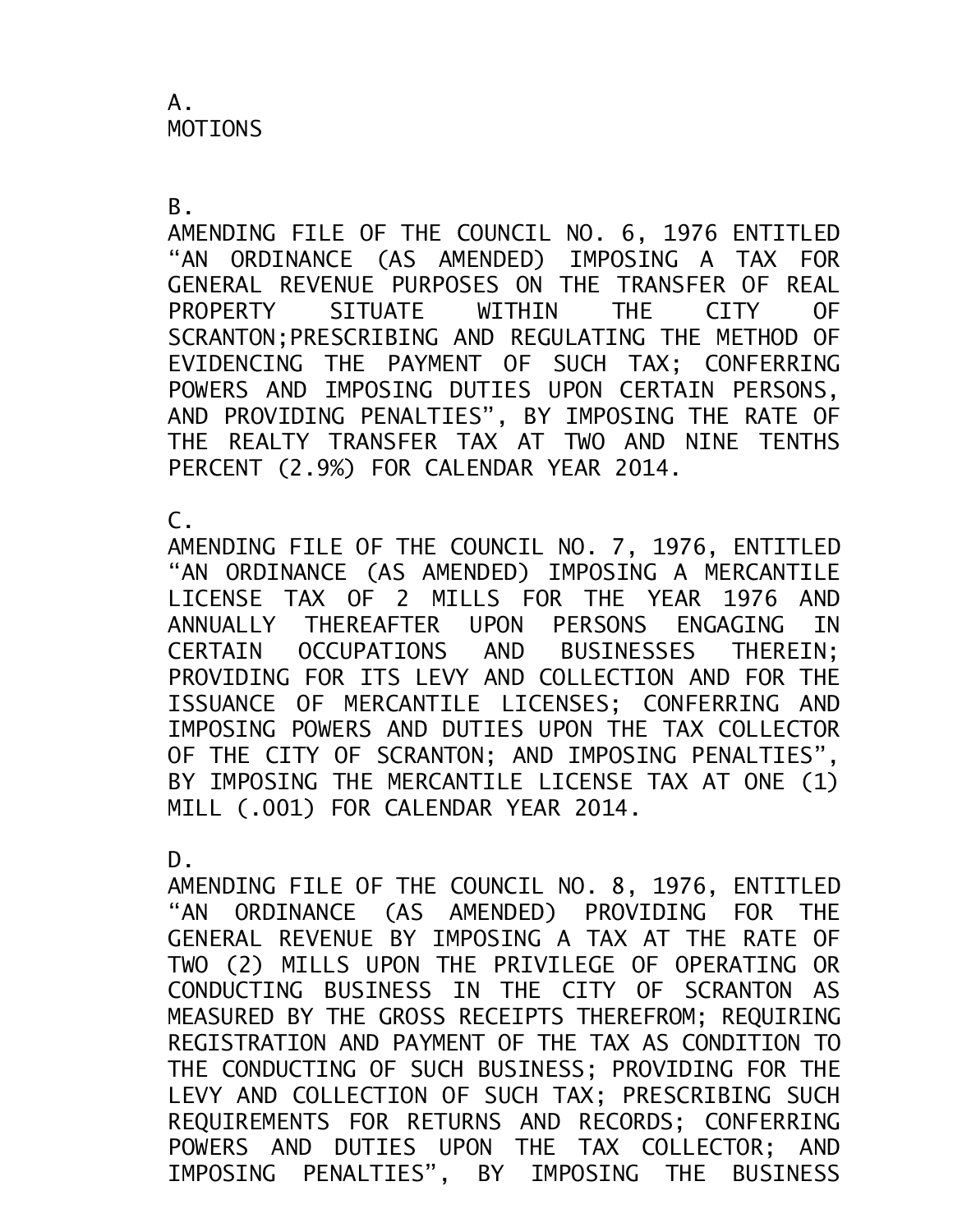PRIVILEGE TAX AT THE RATE OF ONE (1) MILL (.001) FOR THE CALENDAR YEAR 2014.

E.

AMENDING FILE OF THE COUNCIL NO. 100, 1976, ENTITLED "AN ORDINANCE (AS AMENDED) LEVYING GENERAL AND SPECIAL TAXES FOR THE FISCAL YEAR 1977", BY SETTING THE MILLAGE FOR THE YEAR 2014.

F.

AMENDING FILE OF THE COUNCIL NO. 17, 1994 ENTITLED "AN ORDINANCE (AS AMENDED) AUTHORIZING THE GOVERNING BODY OF THE CITY OF SCRANTON TO ENACT' A WASTE DISPOSAL AND COLLECTION FEE' FOR THE PURPOSE OF RAISING REVENUE TO COVER THE WASTE DISPOSAL AND COLLECTION COSTS INCURRED BY THE CITY OF SCRANTON FOR THE DISPOSAL OF REFUSE",BY IMPOSING A WASTE DISPOSAL AND COLLECTION FEE OF \$300.00 FOR CALENDAR YEAR 2014.

G.

AMENDING FILE OF THE COUNCIL NO. 145 OF 2007 ENTITLED "AN ORDINANCE RENAMING THE EMERGENCY AND MUNICIPAL SERVICES TAX ("EMST") TO LOCAL SERVICE TAX ("LST")" AND BY IMPOSING A WITHHOLDING OF \$52.00 FOR THE CALENDAR YEAR 2014.

H.

AMENDING FILE OF THE COUNCIL NUMBER 17, 2012, (AS AMENDED) ENTITLED "ESTABLISHING A REGISTRATION PROGRAM FOR RESIDENTIAL RENTAL PROPERTIES; REQUIRING ALL OWNERS OF RESIDENTIAL RENTAL PROPERTIES TO DESIGNATE AN AGENT FOR SERVICE OF PROCESS; AND PRESCRIBING DUTIES OF OWNERS, AGENTS AND OCCUPANTS; DIRECTING THE DESIGNATION OF AGENTS; ESTABLISHING FEES FOR THE COSTS ASSOCIATED WITH THE REGISTRATION OF RENTAL PROPERTY; AND PRESCRIBING PENALTIES FOR VIOLATIONS" BY AMENDING SECTION 9 – FEES TO INCLUDE THE INCREASES IN THE ANNUAL RENTAL REGISTRATION FEE TO \$50.00 PER UNIT AND THE ANNUAL PERMIT FEE TO \$150.00 PER SITE.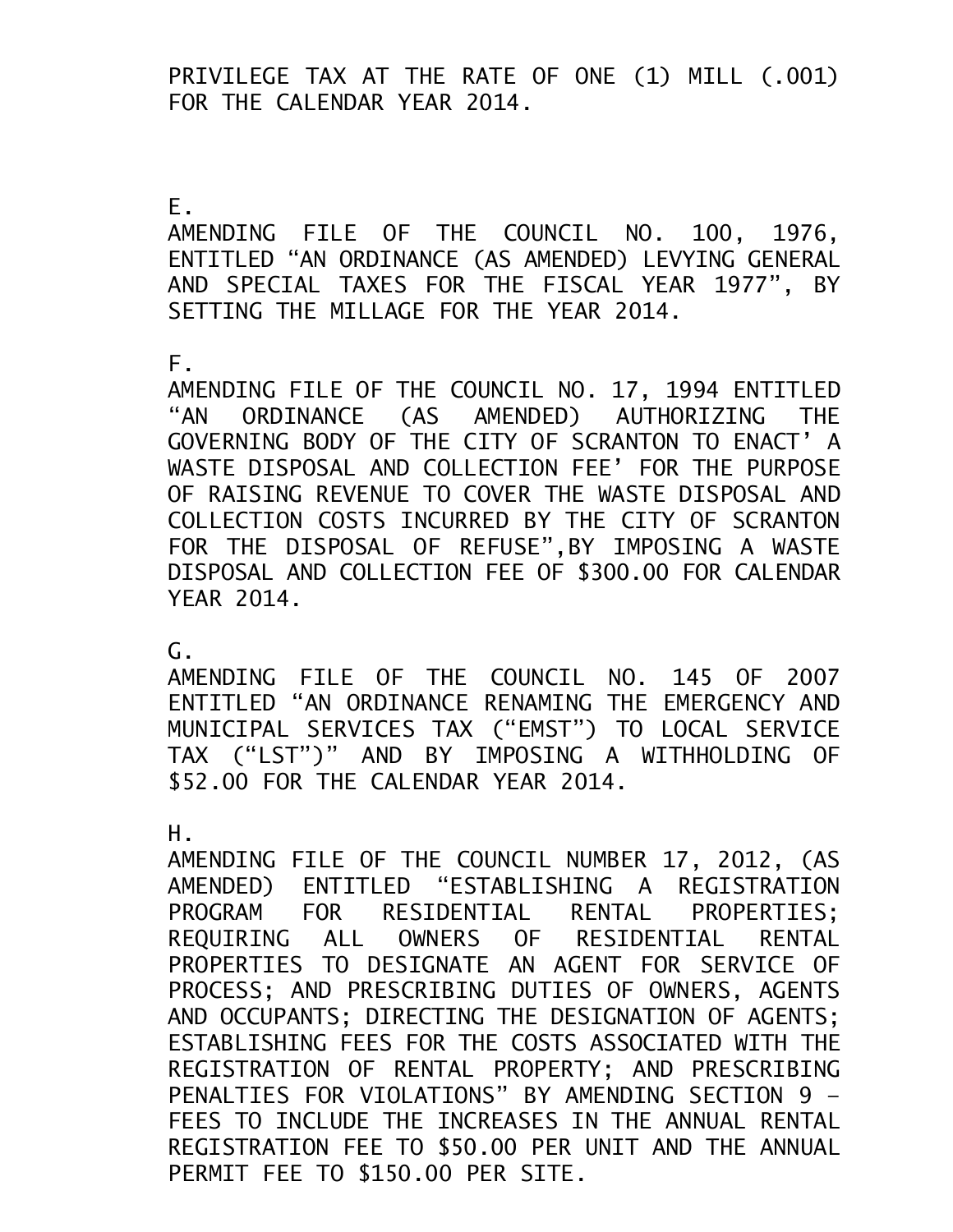I.

APPOINTMENT OF LINDA AEBLI, 906 SKYVIEW DRIVE, SCRANTON, PENNSYLVANIA, 18505 TO THE POSITION OF EXECUTIVE DIRECTOR OF THE OFFICE OF ECONOMIC AND COMMUNITY DEVELOPMENT EFFECTIVE JANUARY 6, 2014.

J.

APPOINTMENT OF CARL GRAZIANO, 418 WILBUR STREET, SCRANTON, PENNSYLVANIA, 18508 TO THE POSITION OF POLICE CHIEF EFFECTIVE JANUARY 6, 2014.

K.

APPOINTMENT OF FRANK SWIETNICKI, 2900 PITTSTON AVENUE, SCRANTON, PENNSYLVANIA, 18505 TO THE POSITION OF IT MANAGER EFFECTIVE JANUARY 6, 2014.

L.

APPOINTMENT OF WAYNE BECK, 105 YESU DRIVE, SCRANTON, PENNSYLVANIA, 18505 TO THE POSITION OF CITY TREASURER EFFECTIVE JANUARY 6, 2014 TO REPLACE CHRISTOPHER BOLAND.

M.

APPOINTMENT OF PATRICK HINTON, 319 PROSPECT AVENUE, SCRANTON, PENNSYLVANIA, 18505 TO THE POSITION OF DIRECTOR OF THE DEPARTMENT OF LICENSING, INSPECTIONS AND PERMITS EFFECTIVE JANUARY 6, 2014 TO REPLACE MARK SEITZINGER.

N.

APPOINTMENT OF EUGENE HICKEY, ESQUIRE, 20 RIDGEVIEW DRIVE, SCRANTON, PENNSYLVANIA, 18504 TO THE POSITION OF GENERAL COUNSEL TO THE OFFICE OF ECONOMIC AND COMMUNITY DEVELOPMENT EFFECTIVE JANUARY 6, 2014 TO REPLACE MICHAEL O'BRIEN,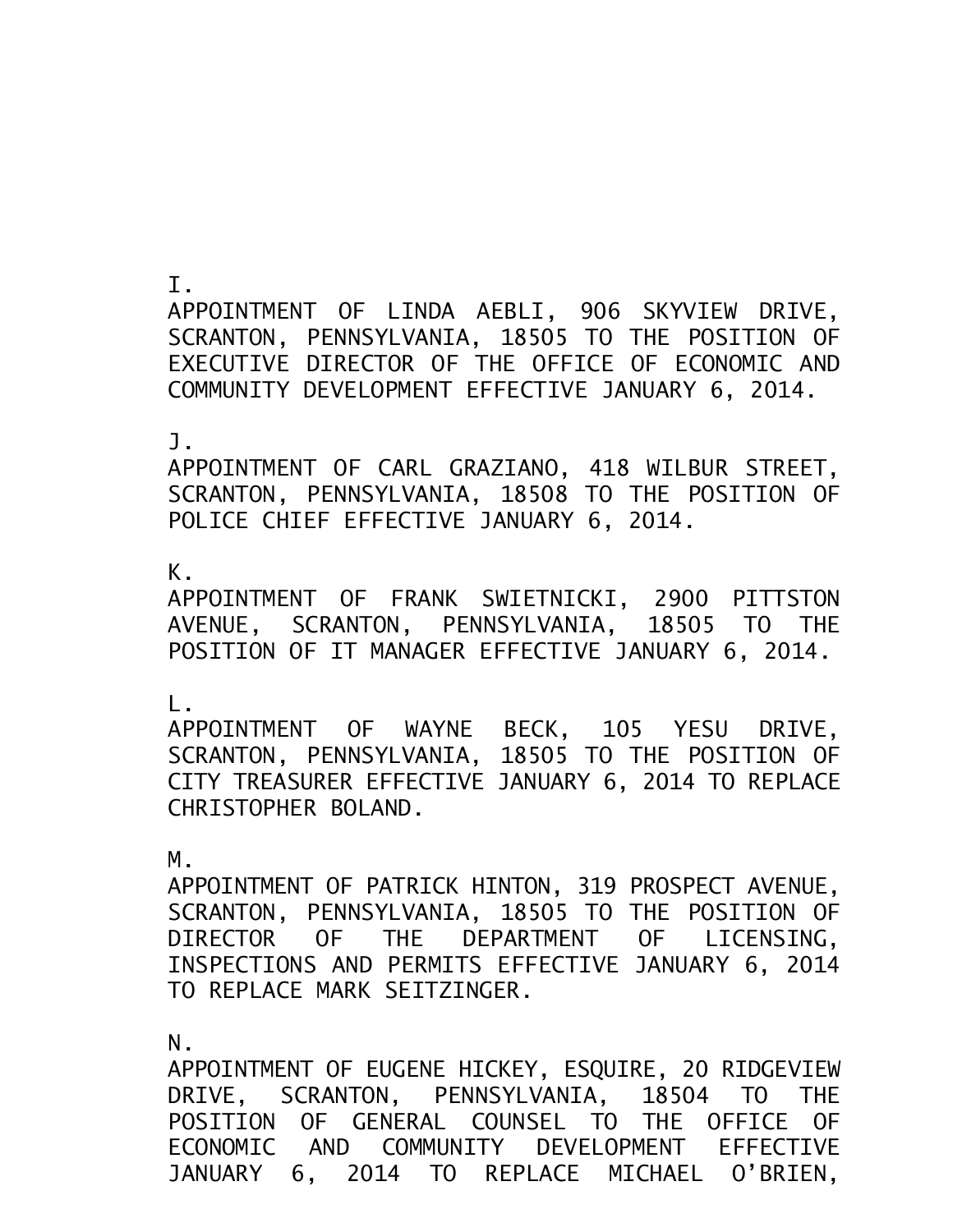ESQUIRE.

 $\overline{0}$ .

APPOINTMENT OF DENNIS GALLAGHER, 311 PATTISON AVENUE, SCRANTON, PENNSYLVANIA, 18504 TO THE POSITION OF DIRECTOR OF THE DEPARTMENT OF PUBLIC WORKS EFFECTIVE JANUARY 6, 2014 TO REPLACE MARK DOUGHER.

P.

APPOINTMENT OF PATRICK DESARNO, 606 HAMPTON STREET, SCRANTON, PENNSYLVANIA, 18504 TO THE POSITION OF ACTING FIRE CHIEF EFFECTIVE JANUARY 6, 2014 TO REPLACE THOMAS DAVIS.

Q.

APPOINTMENT OF DAVID BULZONI, 2187 PORT ROYAL ROAD, CLARKS SUMMIT, PENNSYLVANIA, 18411 TO THE POSITION OF BUSINESS ADMINISTRATOR EFFECTIVE JANUARY 6, 2014 TO REPLACE GINA MCANDREW.

R.

APPOINTMENT OF REBECCA MC MULLEN, 1101 GRANDVIEW STREET, SCRANTON, PENNSYLVANIA, 18509 TO THE POSITION OF DIRECTOR OF HUMAN RESOURCES EFFECTIVE JANUARY 6, 2014 TO REPLACE STEPHANIE DAVIS.

S.

APPOINTMENT OF JASON A. SHRIVE, ESQUIRE, 1803 ACADEMY STREET, SCRANTON, PENNSYLVANIA, 18504 TO THE POSITION OF CITY SOLICITOR EFFECTIVE JANUARY 6, 2014 TO REPLACE PAUL KELLY, ESQUIRE.

T.

AUTHORIZING THE MAYOR AND OTHER APPROPRIATE CITY OFFICIALS TO ENTER INTO A LEASEHOLD MORTGAGE, AN AMENDED MORTGAGE ASSUMPTION AGREEMENT, A RELEASE OF A PREVIOUSLY RECORDED MORTGAGE, AN INTERCREDITOR AGREEMENT AND ANY AND ALL OTHER DOCUMENTS NECESSARY TO FURTHER THE CONSTRUCTION OF APPROXIMATELY 58 ELDERLY RENTAL UNITS IN THE FORMER NORTH SCRANTON JUNIOR HIGH BUILDING.(**EMERGENCY CERTIFICATE ATTACHED**)